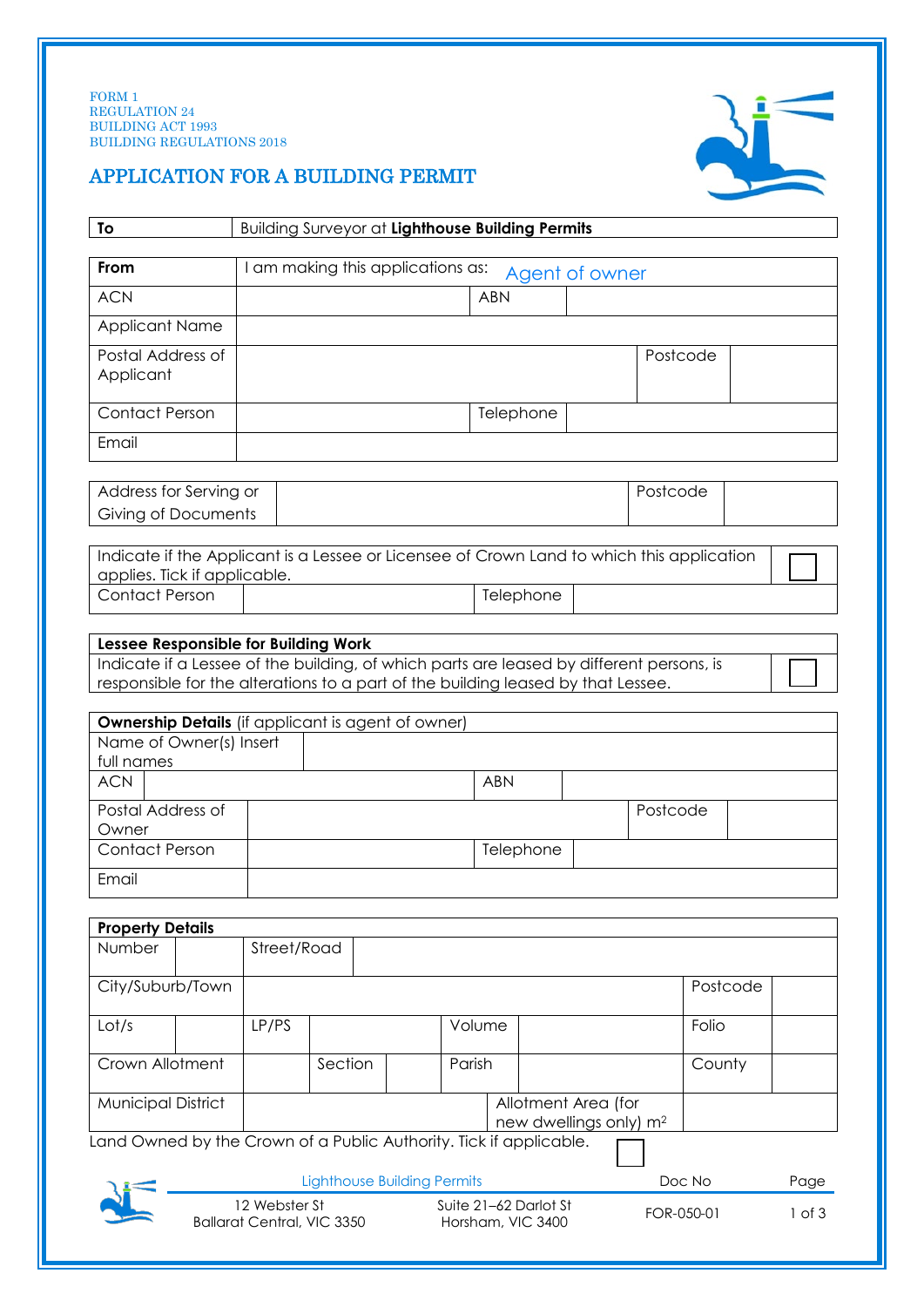| <b>Builder</b>                         |                                                                                                                           |            |  |           |  |
|----------------------------------------|---------------------------------------------------------------------------------------------------------------------------|------------|--|-----------|--|
| <b>Name</b>                            |                                                                                                                           |            |  | Telephone |  |
| <b>ACN</b>                             |                                                                                                                           | <b>ABN</b> |  |           |  |
| Building Practitioner Registration No. |                                                                                                                           |            |  |           |  |
| Postal                                 |                                                                                                                           |            |  | Postcode  |  |
| Address                                |                                                                                                                           |            |  |           |  |
| Contact                                |                                                                                                                           |            |  | Mobile    |  |
| Name                                   |                                                                                                                           |            |  |           |  |
| Email                                  |                                                                                                                           |            |  |           |  |
|                                        |                                                                                                                           |            |  |           |  |
|                                        | [If the builder is carrying out domestic building work under a major domestic building contract, attach an extract of the |            |  |           |  |

*major domestic building contract showing the names of the parties to the contract in relation to the proposed building work and a copy of the certificate of insurance (if applicable)*.]

| Natural Person for Service of Directions, Notices and Orders (if builder is a body corporate) |  |           |  |  |
|-----------------------------------------------------------------------------------------------|--|-----------|--|--|
| Name                                                                                          |  | Telephone |  |  |
|                                                                                               |  |           |  |  |
| Postal                                                                                        |  | Postcode  |  |  |
| <b>Address</b>                                                                                |  |           |  |  |

| Building Practitioner or Architect Engaged to Prepare Documents for this Permit |                |              |  |  |
|---------------------------------------------------------------------------------|----------------|--------------|--|--|
| <b>Name</b>                                                                     | Category/Class | Registration |  |  |
|                                                                                 |                | No.          |  |  |
| Name                                                                            | Category/Class | Registration |  |  |
|                                                                                 |                | No.          |  |  |
| Name                                                                            | Category/Class | Registration |  |  |
|                                                                                 |                | No.          |  |  |
| Name                                                                            | Category/Class | Registration |  |  |
|                                                                                 |                | No.          |  |  |

**Nature of Building Work**  Please select or type in this field

#### **Proposed Use of Building**

## Please select or type in this field

### **Social Housing**

Does any of the building work include the construction of social housing as referred to in regulation 281B? [Indicate Yes if the building work, which is the subject of this application, includes the construction of social housing or if other building work, which is the subject of No a related staged building permit, includes the construction of social housing.]

### **Emergency recovery**

Does any of the building work include the construction of a dwelling that was destroyed or damaged in an emergency referred to in regulation 166J(b) of the Building Regulations 2018 [Indicate Yes if the building work, which is the subject of this application, includes the construction or repair of a dwelling within the same municipal district as the destroyed or damaged residential dwelling.] No



Lighthouse Building Permits Doc No Page 12 Webster St Ballarat Central, VIC 3350 Suite 21–62 Darlot St Suite 21–62 Dariot 31<br>Horsham, VIC 3400 FOR-050-01 2 of 3